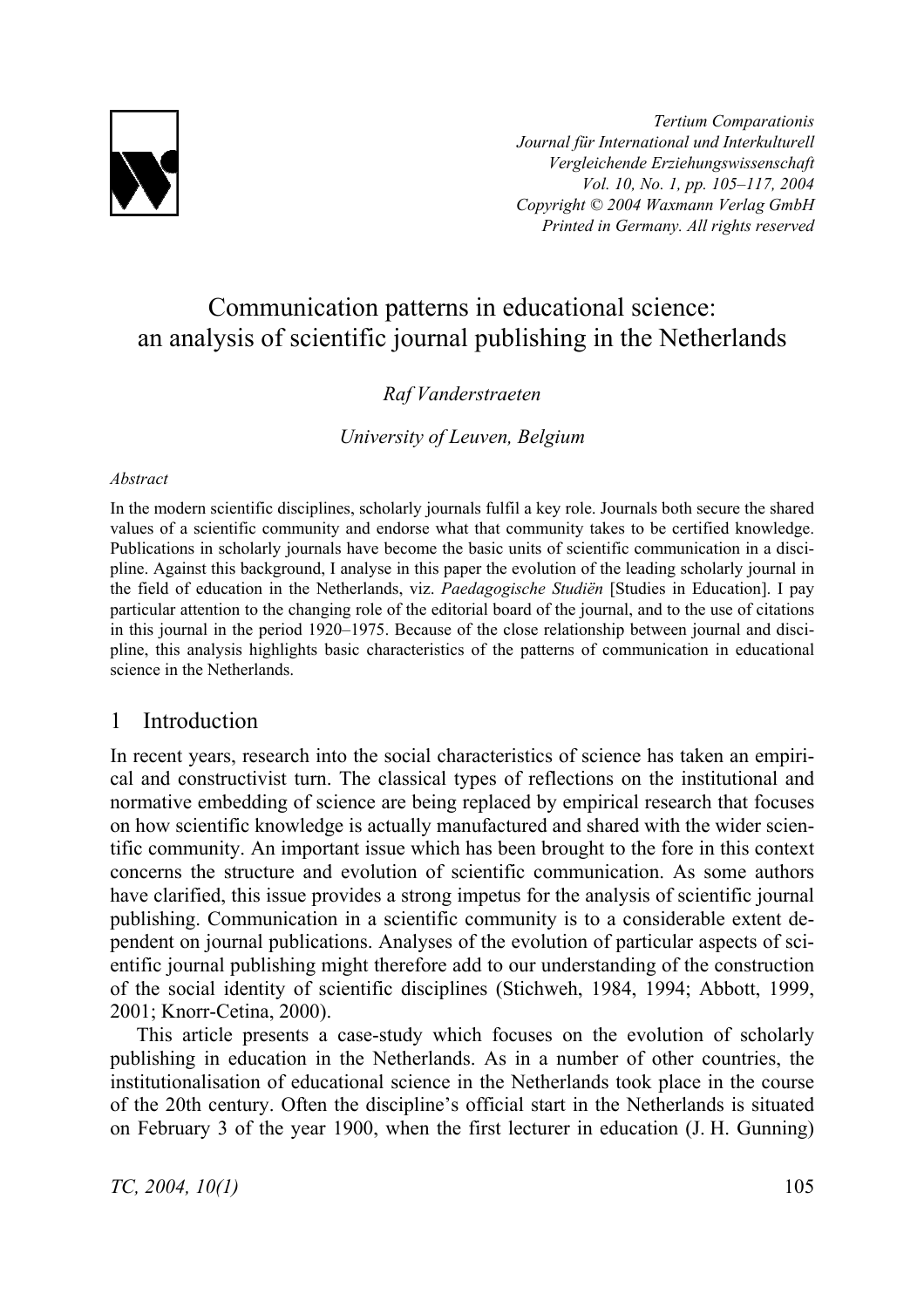delivered his inaugural address at the University of Utrecht. But it is not the determination of a point zero that is currently of interest. On the basis of an analysis of the journal *Paedagogische Studiën* [Studies in Education, henceforth *PS*], I aim to examine the changing structure of communication in this discipline. The journal *PS* lends itself very well to this kind of research (Jonker, 1988; Depaepe & Bakker, 1998). Founded immediately after the First World War, it is the first central disciplinary journal in the field of education with forthright scientific pretensions. Between the 1920s and 1970s, the journal has continued to play the leading role in the field. It has covered a broad range of topics characteristic of the field of education, and has continued uninterrupted periodic publication for several decades.<sup>1</sup> On the basis of an analysis of the journal *PS* in the period 1920–1970, it is in my view possible to analyse the changing patterns of communication in this discipline in the Netherlands.

My purpose is to highlight and analyse the role played by specialized journals in the formation of academic fields of study. Such journals carry, channel, and give shape to the fields' communicative processes. They do so in ways that have far-reaching consequences for the social recognition of relevant topics, legitimate issues, and methodological standards. Educational science in the Netherlands is a field particularly suitable for our purposes. The Dutch, wedged in between English-, French-, and German-speaking great powers, are traditionally very internationally oriented. As the Dutch philosopher of science Dehue (1995, p. 9) remarked about her countrymen: "They have always been aware of what is written in other countries, and academics in particular did not have to wait for Dutch translations of foreign-language materials". Perhaps it can be argued that the Netherlands offers a miniature image of global (Western) developments in communication patterns in educational science. In the next section, I briefly explain the core theoretical notions that underpin my approach. Afterwards, I present and discuss statistical data that visualize the evolutions that have taken place in the communicative structures of Dutch studies in education. In the concluding section, I briefly summarize the findings and point to some implications with regard to the authorship of publications.

# 2 Disciplines as communication systems

From the 19th century onwards, the university has become the prime location where scientific research takes place, where new generations of researchers can be trained and recruited, and where scientific careers can be pursued. The unquestionable relationship between the growth of the university, on the one hand, and of scientific research, on the other, has led several researchers to conceive the social history of science in terms of the history of chairs and professorships at universities or research institutes (e.g. Titze, 1995; Otto, Rauschenbach & Vogel, 2002). However, these institutes are *not* the locations where research findings are communicated, published and evaluated. The communication of research findings takes place in another context, namely, a disciplinary context. Research findings are communicated in encyclopaedias and books, or at conferences, seminars and workshops. But most of all, the scholarly journal has become the instrument that allows for the self-organization of the disciplines. Publications in a scholarly journal (articles, review essays, rejoinders, etc.)

106 *Vanderstraeten: Communication patterns in educational sciences*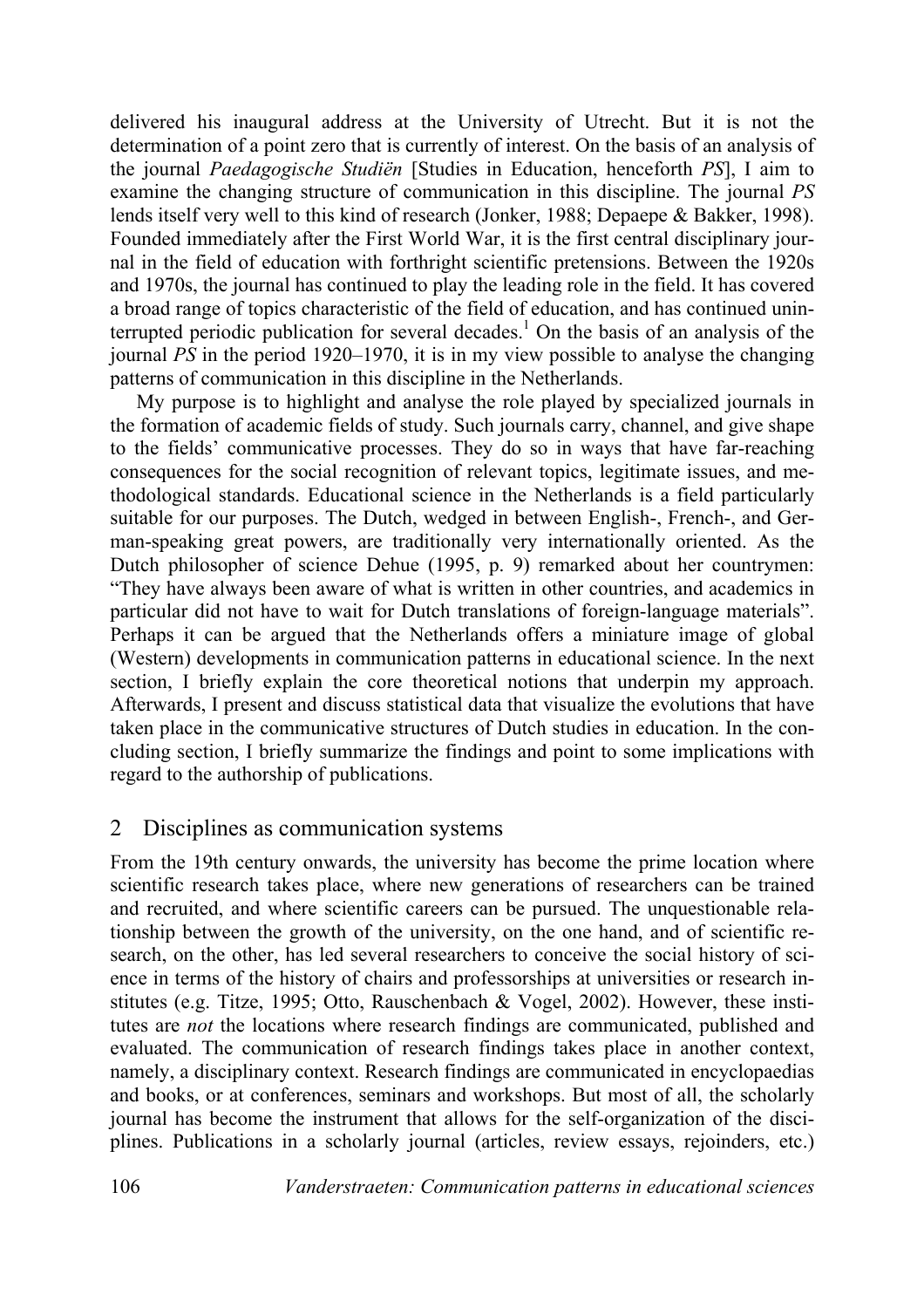have become the basic communicative units in the discipline (Stichweh, 1994, pp. 52– 83). They generate and reproduce the disciplinary communication process. Each publication interacts with preceding ones, by incorporating into its own line of reasoning arguments developed in other publications; and each new publication, due to the claims it makes to new knowledge, invites reactions and hence further publications.

It is important to note that scholarly journals not only enable the communication of research findings, but also influence how contributions to scientific communication can be made. $2 \text{ In comparison with the production and circulation of books, periodicals}$ lead to the *rapid* succession of *small* contributions. Publications in periodicals follow on each other at short and regular intervals. Furthermore, the scientific review is likely to visualize the theoretical and methodological variability of a (sub)discipline, as it consists of a collection of different articles by different authors. It can be expected that the diversity of published contributions induces a reflection upon the relationship between (and coherence of) these contributions. Also, readers who subscribe to a scientific journal do not know in advance what issues will be raised in what ways in that journal. A journal thus evokes expectations which are different from the ones evoked by a scientific book. A journal is expected to present a picture of the state-of-the-art of an entire field of inquiry. Seen against this background, the idea seems to suggest itself to analyse scholarly journals with regard to discerning the very constitution of scientific disciplines as they have developed in the past decades (Tenorth, 1990; Keiner, 1999).

Periodicals influence the temporal structure of the system of science. The periodicity of appearance presses scientists to publish at regular intervals ('publish or perish'). The findings of a journal article can already be superseded in the next issue of the journal. At the same time, journals and their editorial boards can regulate and control access to scientific communication. Multiple norms and values, which have been developed within the system of science, directly bear upon publication behaviour. Discussions about what is, and what is not, a valid publication are age-old (Manten, 1980b). The current peer review system puts up a barrier, but grants at the same time a minimal form of recognition or credit to published research findings. It endorses what the scientific community takes to be certified knowledge (Garfield, 1985). The scientometric instruments that have been developed in the past decades – such as *Journal Citation Reports* and *Journal Performance Indicators* – have strengthened the relevance of periodicals. One may therefore conclude that the scholarly journals play a prominent role in the formation of scientific disciplines. The analysis of the foundation and evolution of a scholarly journal allows to examine the evolution of a (sub)discipline, as well as the specific position of the journal in the field of study.

The weight I give to scholarly journals may be somewhat surprising. As I have indicated, disciplines would scarcely be able to survive without the support of institutions – be these universities, academies, research institutes, or any other form of organizational infrastructure – since they guarantee the continuity of academic work by providing occupational roles, social status, and publication facilities. Scientific disciplines, in addition, have to rely on delimited groups of people who join together on the basis of common interests or motives, especially within the frame of conferences,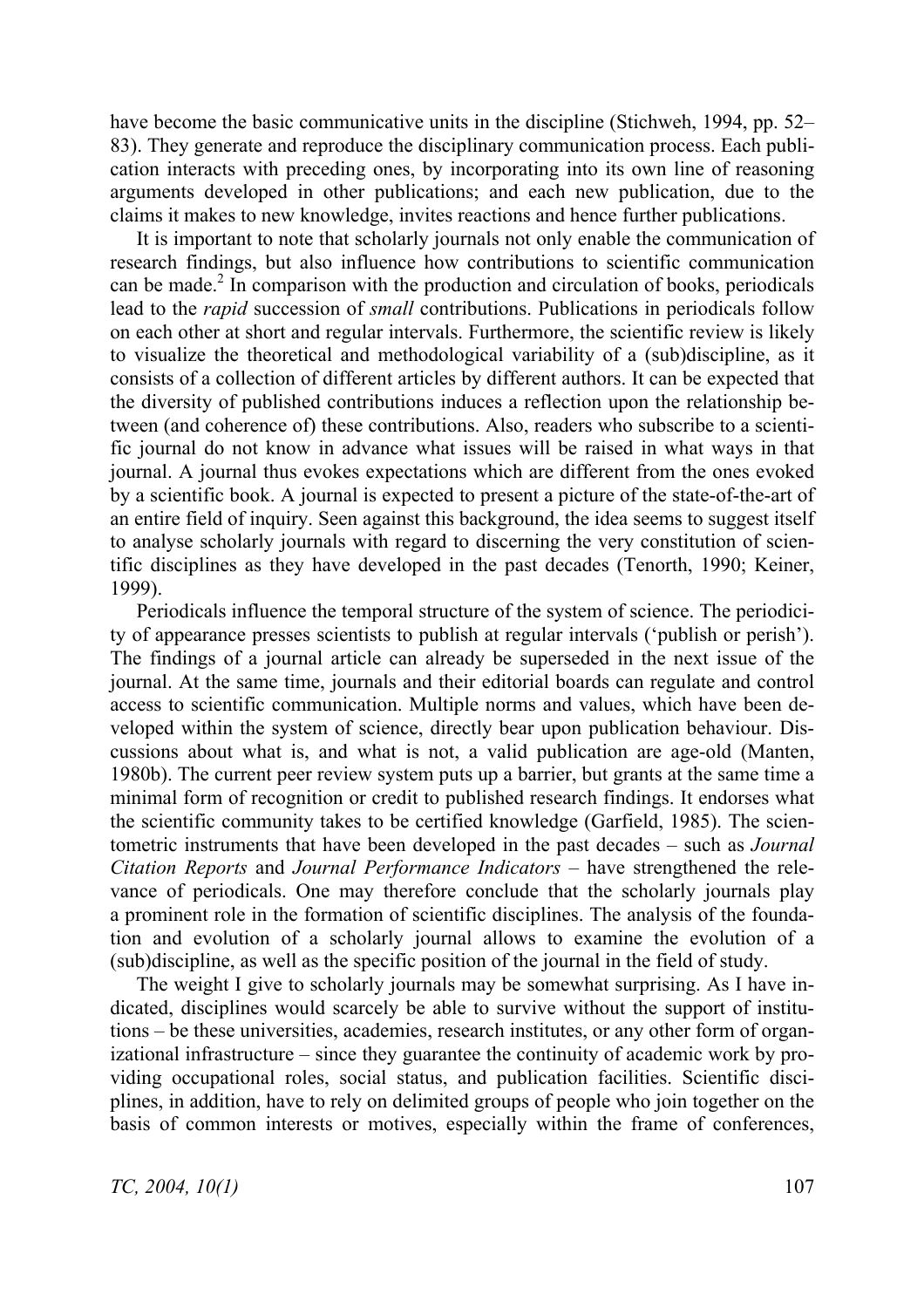study groups, professional associations, or scholarly societies (Horn, 2003). I do not doubt that overviews of this 'infrastructure' are helpful in order to understand the evolution of the system of science, and of particular disciplines. But if one conceives of scientific disciplines as self-organizing networks of communication, then it becomes necessary to analyse how the flow of a disciplinary communication process is generated, continued, and reproduced. I have indicated that publications stand for the continuity of a discipline's communication process, and that specialized journals are media of publication par excellence. There are good reasons, therefore, to analyse specialized journals in order to discern the distinctively patterned networks of communication that characterize scientific disciplines.

# 3 Educational science in the Netherlands

How does one proceed with such an analysis? In the introduction of his excellent study on the history of the *American Journal of Sociology* (founded in 1895), Andrew Abbott remarks: "I was plowing what seemed virgin soil; there was almost no serious historical investigation of the institutional structures of modern scholarly publication" (1999, pp. ix-x; see also Abbott, 2001, pp. 91–120; Platt, 2002). In contrast to past empirical studies of scholarly journals which have mostly focused on the effects of an author's rank, method, gender or institutional affiliation on the publication of particular articles in particular journals (cf. Hammermesh, 1994; Hirschauer, 2004), I try to discern the constitution of scholarly communication in the field of education as it has developed in the Netherlands. My predominantly quantitative analyses of the following subsections focus on the changing role of the editorial board of *PS* and on the uses or citations of publications in journal articles in the period between 1920 and 1970 (or 1975, if this provides a better picture of a particular trend).<sup>3</sup> It is not possible to provide a simple explanation of every trend, but taken together, these data elucidate the changing role of the central disciplinary journal in the changing communication system of educational science in the Low Countries.

# 3.1 Authors and editors

From the onset, *PS* conceived itself as a scholarly journal.<sup>4</sup> Most of the founding editors held research positions at Dutch universities. The board has always been chaired by noted academics: J. H. Gunning (1919–1938), Ph. Kohnstamm (1938–951), I. C. van Houte (1952), H. Nieuwenhuis (1953–1957), Ph. Idenburg (1958–1972). At the end of the 1960s, the increasing specialization of research and the increasing impact of hypothesis-testing and empirical-analytical thinking left their mark on the landscape of scholarly journals in the Low Countries. The broad, generalist character of *PS* was subjected to great pressure (cf. *PS* 1988, pp. 502–513; *PS* 1998, no. 6, pp. 9–44). In 1970, the journal slightly changed the spelling of its name – from the 'archaic' *Paedagogische Studiën* to the 'modern' *Pedagogische Studiën*. In this period, it also started to narrow its focus both substantively and methodologically, specializing in (quasi-)experimental articles on school psychology. For this reason, the following analyses are based on publications in the period until 1970.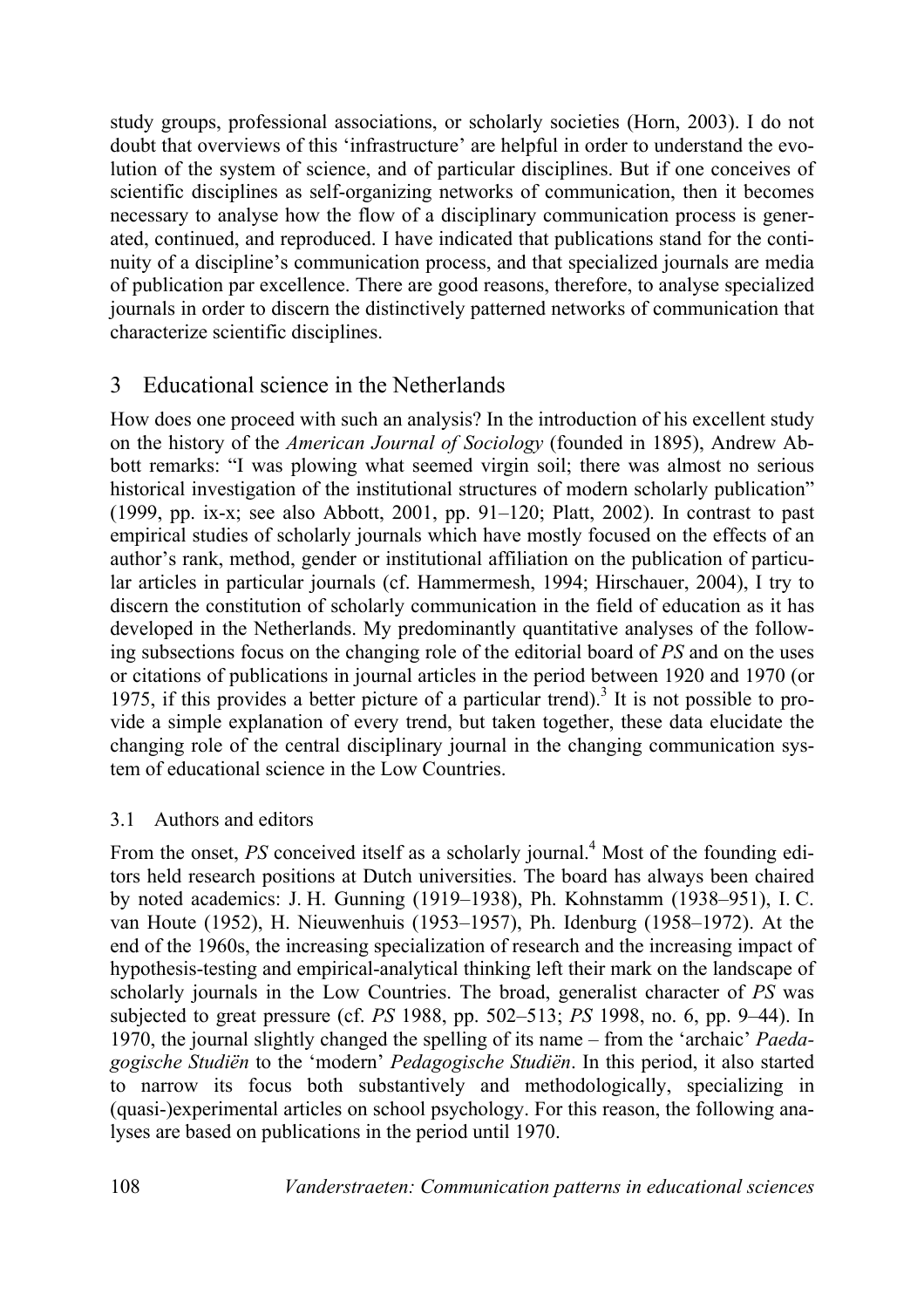To highlight particular processes of scholarly production, figure 1 focuses on the role of the editorial board of *PS* in the period 1920–1975. This figure displays the proportion of articles in *PS* which were written by members of the editorial board. Although there are some fluctuations, it can readily be seen that the role of the editorial board was redefined in the 1960s. Around 1950, the editorial board still authored almost half of all published articles. In the 1970s, this proportion dropped to about ten percent of the journal contributions. Thus, the editorial board of *PS* came to play a less visible role in the scientific scene during this period, especially in comparison with the years before the Second World War. This evolution has to do with the fact that an increasing number of authors became less loyal to *PS* and wanted to publish in several journals. The rise of competing Dutch periodicals and the growing internationalisation of educational science in the Netherlands contributed to this trend. Moreover, publication in *PS* became less important to the editors' own academic progress. The number of full professors on the editorial board of *PS* increased steadily (in 1936, 22 %; in 1946, 38 %; in 1956, 44 %; in 1966, 59 %; in 1976, 63 %; in 1986, 70 %). It was a new and relatively large group of younger researchers that used the journal as a publication outlet for its work. The role of the editorial board changed accordingly. Instead of filling the pages of the journal with their own contributions, the members of the editorial board became increasingly engaged as *gatekeepers* of scientific communication channels (cf. Gieryn, 1999).





To complement the preceding analysis, table 1 provides an overview of the distribution of publications in *PS*. My starting point was the following question: Does a select group write most articles or is the majority written by a large group of authors who publish only once or twice in *PS*? The first column of this table lists the number of articles written by individual authors; the second column lists the corresponding number of authors. Column 3 and 4 display the evolution in terms of percentages. The

*TC, 2004, 10(1)* 109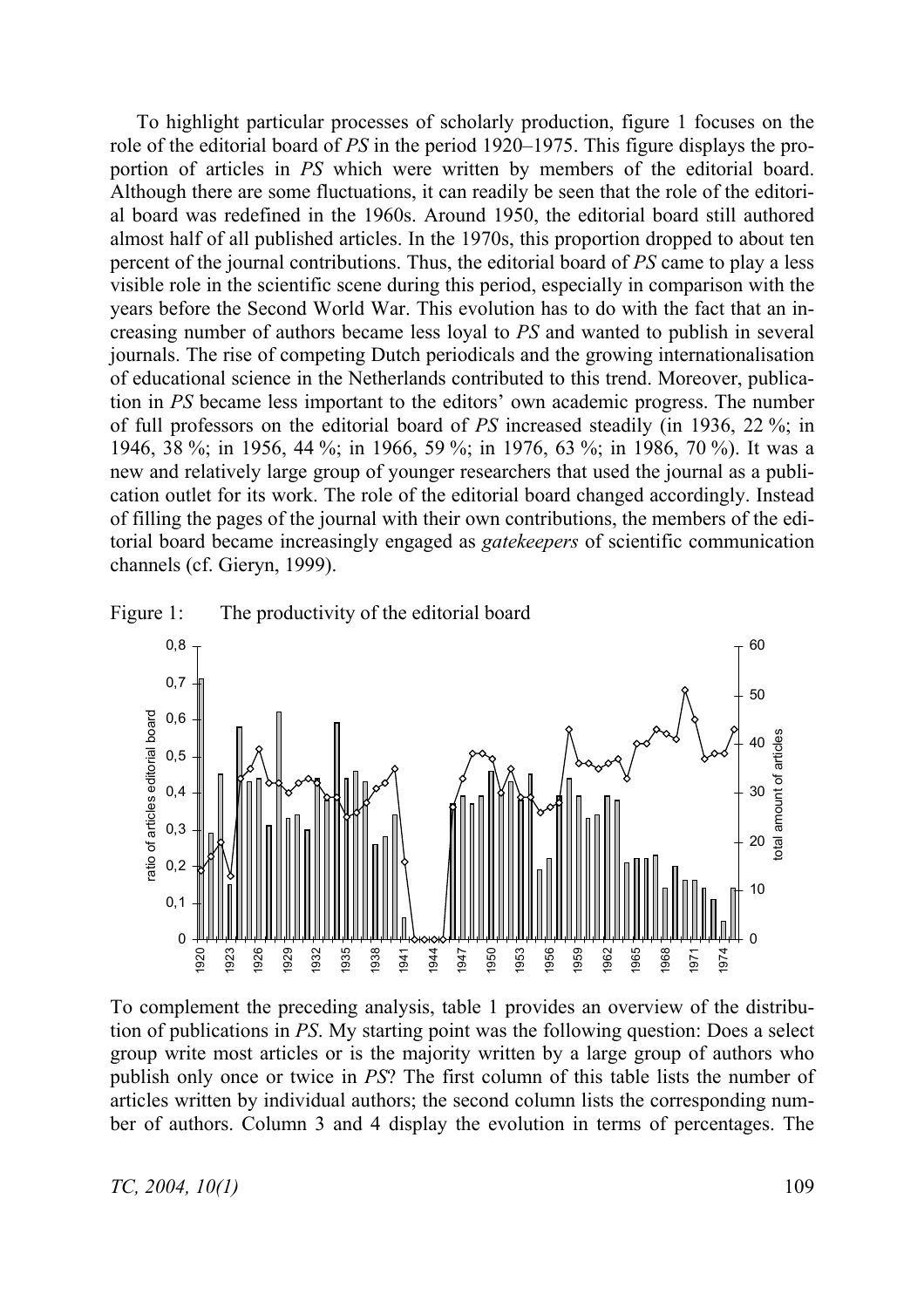names of the most productive authors of *PS* are given in column 5. An asterisk identifies the members of the editorial board among these productive authors. The last columns show the total amount of articles (in absolute numbers and percentages respectively). For example, there are two authors (0,3 %) who published 25 articles in the period 1920–1970 (P. L. van Eck and G. van Veen); 98,6 % of the authors published fewer than 25 articles each, but as a group only contributed 75,4 % of the total number of articles published in *PS* (in absolute numbers: 1169 out of 1550 articles).

total

 $c$ um.  $\%$ 

| articles         | authors                 | $\%$ | cum. % |                                       | articles | of total |
|------------------|-------------------------|------|--------|---------------------------------------|----------|----------|
| 1                | 376                     | 64,4 | 64,4   |                                       | 376      | 24,3     |
| $\boldsymbol{2}$ | 99                      | 16,9 | 81,3   |                                       | 574      | 37,0     |
| 3                | 36                      | 6,2  | 87,5   |                                       | 682      | 44,0     |
| 4                | 19                      | 3,2  | 90,7   |                                       | 758      | 48,9     |
| 5                | 14                      | 2,4  | 93,1   |                                       | 828      | 53,4     |
| 6                | 6                       | 1,0  | 94,2   |                                       | 864      | 55,7     |
| $\overline{7}$   | 4                       | 0,7  | 94,9   |                                       | 892      | 57,5     |
| 8                | 6                       | 1,0  | 95,9   |                                       | 940      | 60,6     |
| 9                | 1                       | 0,2  | 96,1   |                                       | 949      | 61,2     |
| $10$             | 3                       | 0,5  | 96,6   |                                       | 979      | 63,2     |
| 11               | 3                       | 0,5  | 97,1   |                                       | 1012     | 65,3     |
| 12               | $\overline{\mathbf{c}}$ | 0,3  | 97,4   |                                       | 1036     | 66,8     |
| 14               | $\mathbf 1$             | 0,2  | 97,6   |                                       | 1050     | 67,7     |
| 15               | $\overline{c}$          | 0,3  |        | 97,9 Brugmans*; Siewertsz van Reesema | 1080     | 69,7     |
| 16               | 1                       | 0,2  |        | 98,1 L. van Gelder*                   | 1096     | 70,7     |
| 23               | 1                       | 0,2  |        | 98,3 Ph. Idenburg*                    | 1119     | 72,2     |
| 25               | $\overline{c}$          | 0,3  |        | 98,6 P. L. van Eck; G. van Veen*      | 1169     | 75,4     |
| 26               | $\mathbf 1$             | 0,2  |        | 98,8 H. Nieuwenhuis*                  | 1195     | 77,1     |
| 27               | 1                       | 0,2  |        | 99,0 H. Stellwag*                     | 1222     | 78,8     |
| 37               | 1                       | 0,2  |        | 99,1 P. Post*                         | 1259     | 81,2     |
| 47               | 1                       | 0,2  |        | 99,3 P. Diels*                        | 1306     | 84,3     |
| 48               | 1                       | 0,2  |        | 99,5 J. H. Gunning*                   | 1354     | 87,3     |
| 60               | 1                       | 0,2  |        | 99,7 I. van der Velde*                | 1414     | 91,2     |
| 63               | 1                       | 0,2  |        | 99,8 M. J. Langeveld*                 | 1477     | 95,3     |
| 73               | 1                       | 0,2  |        | 100 Ph. Kohnstamm*                    | 1550     | 100      |
| Total            | 584                     | 100% |        |                                       |          |          |

Table 1: The productivity of authors

Note: An asterisk identifies the editors among the most productive authors.

Table 1 shows that 64,4 % of the authors published only one article in *PS* between 1920 and 1970. On the other hand, 10 % of the authors wrote more than half of the total amount of contributions. The eight most productive authors – all of whom where important members of the editorial board – together published almost 25 % of all arti-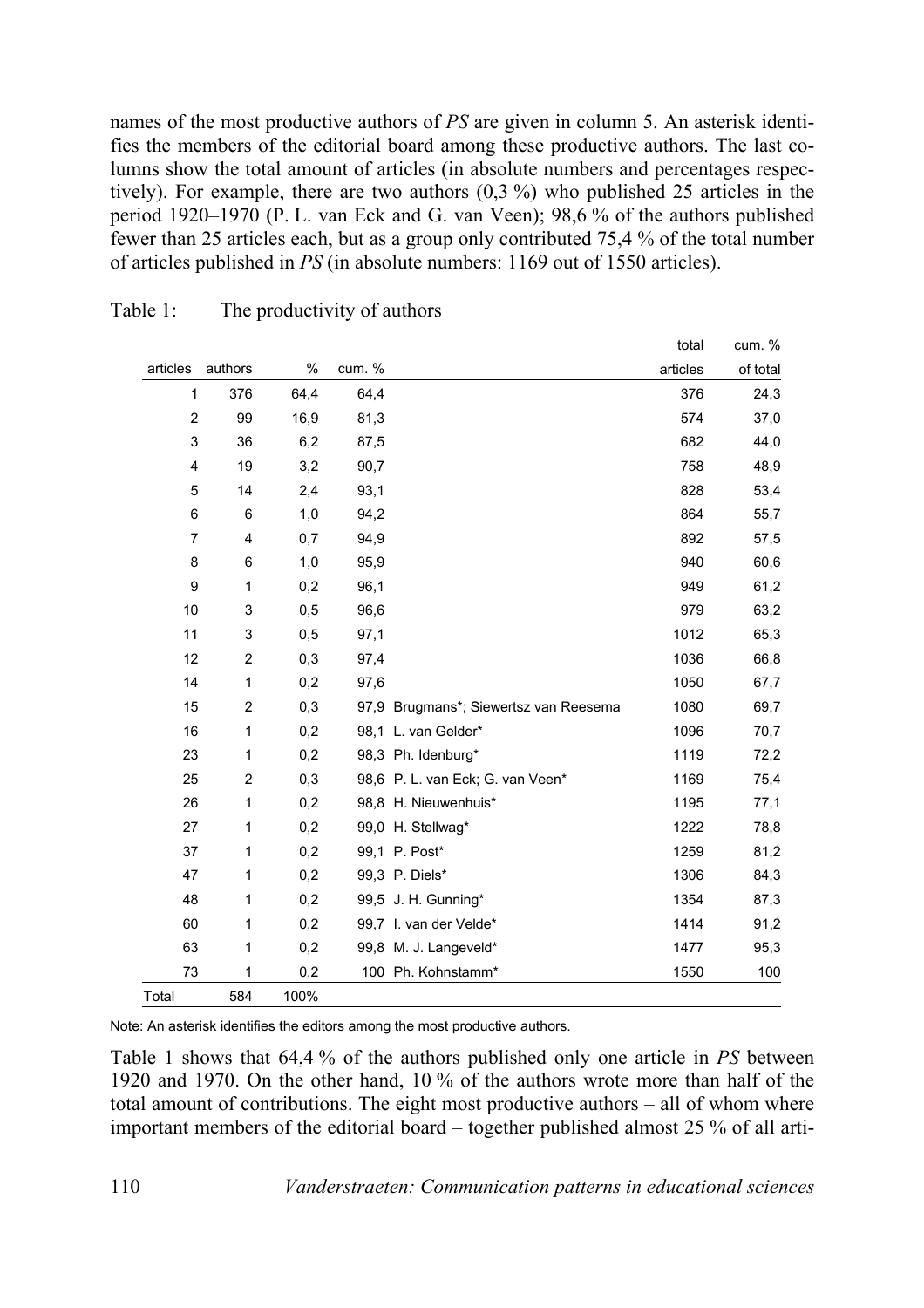cles. The top three (van der Velde, Langeveld and Kohnstamm) were responsible for 12,6 % of all articles. In this period, *PS* is thus characterized by an oligarchic pattern of scientific communication.5 Until the end of the Second World War, a limited number of individual editors and authors unmistakably left their mark on *PS* and on educational research in the Netherlands. But from the 1960s onwards, the discipline and the journal became less dependent on dominant figures (with their particular individual interests). Instead, the work of a larger scientific community came to the fore in the journal. The organization of scientific communication increasingly took place by means of journal publications.

### 3.2 Publications and citations in PS

I have indicated that the communicative network of a discipline consists of publications that do (or do not) refer to each other. These references to other publications reveal the collective character of the scientific practice; the identity of a discipline can be established by way of citations. New findings are linked back to already published results (albeit often in a chaotic way). It is this structure that makes publications elementary units of the system of science (Stichweh, 1994, pp. 52–83; cf. Vanderstraeten, 2000). Conversely, citation analysis provides insight into the communication structure of a discipline or a scientific periodical. I have made both a quantitative and a content analysis of *PS* between 1920–1970. The following questions underlie my analysis: What is the number of references to periodicals and books in *PS*-articles, and how does this relationship evolve? Is there an evolution in the use of German and English publications (as has been observed with regard to the evolution of psychology in the Netherlands)?



### Figure 2: Language of citations

Familiarity with often-quoted sources in part determines the readership's identification with a journal. It leads to the development of social and intellectual boundaries be-

*TC, 2004, 10(1)* 111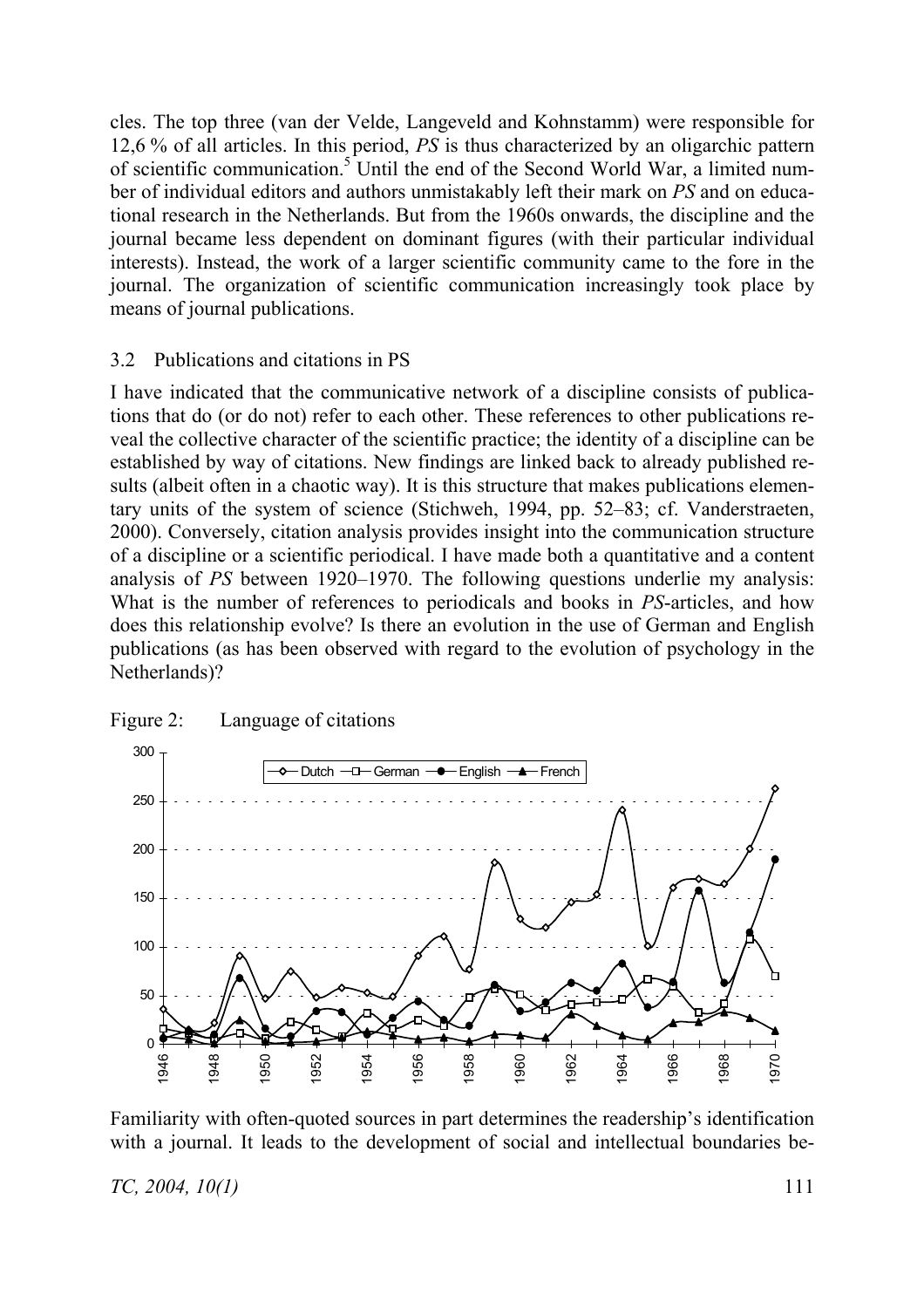tween disciplines. One also speaks in this respect of the 'geography' of the discussion forum of scientists. Figure 2 analyses the origins of citations. This figure clearly indicates that the discussion forum for *PS* has been dominated by Dutch sources. In comparison with trends in the field of psychology, the fairly parallel evolution of references to English and German publications until the midst of the 1960s is striking (van Strien, 1993, p. 158). The late breakthrough of references to English literature is probably related to the lasting influence of the 'geisteswissenschaftliche' tradition in education. On the other hand, the 'rate of circulation' of sources significantly increased in the course of this period. The books of dominant figures such as Kohnstamm and Langeveld did survive relatively long. In the 1950s and 1960s, a few books of foreign origin were frequently quoted, such as Schelsky's *Die skeptische Generation* (1957) and Bloom's *Taxonomy of Educational Objectives* (1956/1964). However, such cornerstones remained exceptional in the building of educational science (cf. De Solla Price, 1963; Merton, 1988).

The genesis of the contemporary, standardized system of citations and references (APA-style) did not follow a linear pattern in *PS*. Although bibliographies and lists of cited literature already existed in the 1920s, it was not until the 1960s that they became widely used (Leydesdorff, 1998; Wouters, 1999). Until then, it was common to use footnotes or to omit references altogether. In 1959, an author could still write: "The following does not claim to be original. A lot is borrowed from other publications, but without reference" (*PS* 1959, p. 87). Even in the 1960s, acknowledgement of sources was not yet obvious. "It goes for the whole article that the inclusion of references to other authors is impossible, as these notes would be more extensive than the article itself" (*PS* 1966, p. 125). Finally, an almost complete standardization took place around 1969/1970. Not completely by coincidence, it was also in 1970 that the style and the layout of *PS* changed. The journal got a 'modern' look. In the meantime, the number of references had drastically increased (to almost ten times the number of 1946), with the most common reference being to Dutch publications.



Figure 3: Citations from books and journals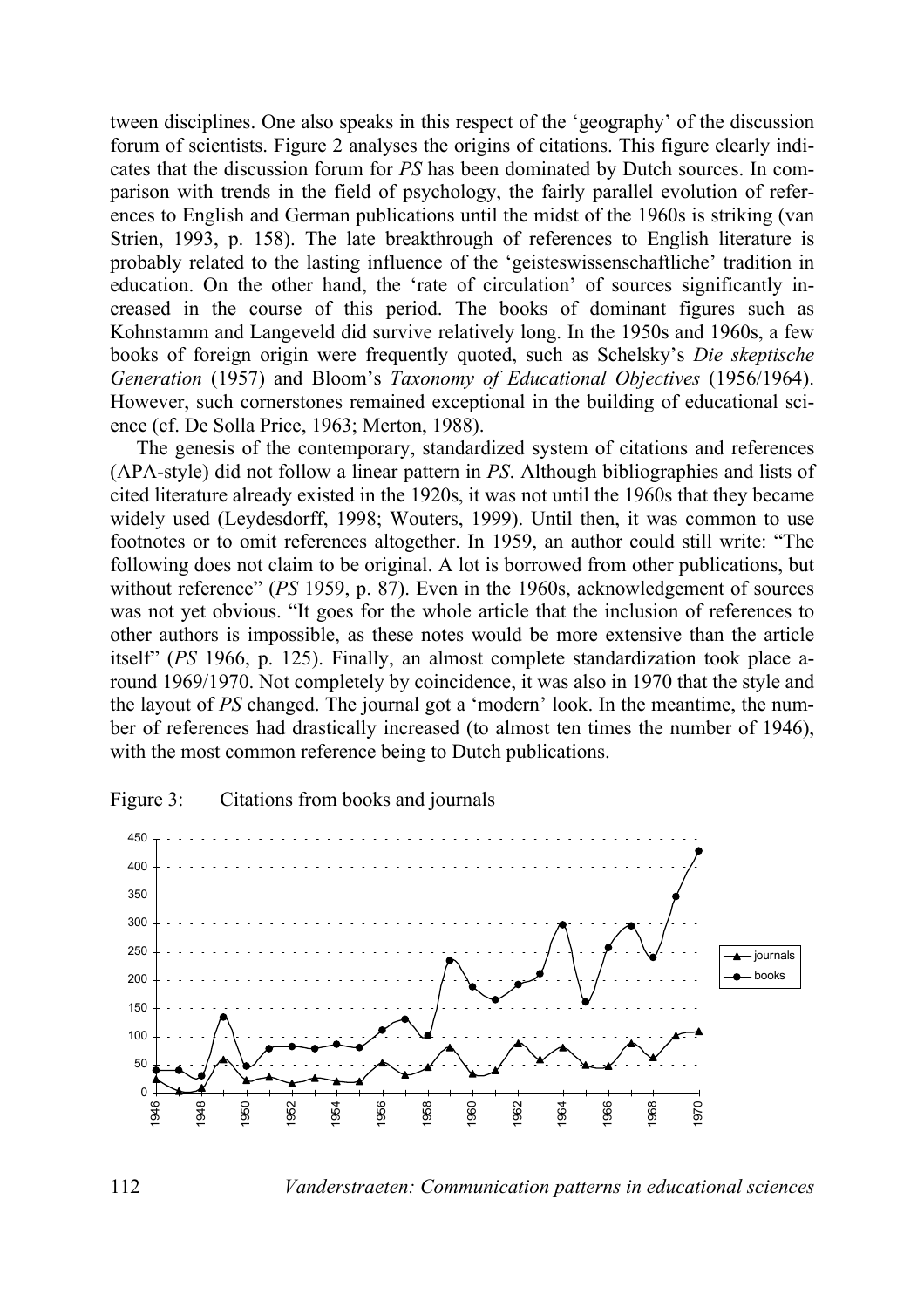Figure 3 offers an overview of the type of sources – books or journal publications – that were listed in bibliographies and footnotes. The category 'books' also includes governmental reports. The remarkable dominance of 'book' publications is a consequence of the profile of *PS*. The journal used to pay a lot of attention to contemporary issues and policy documents. The increase of the number of references to periodicals was not proportionate to that of books. Even the number of 'self-citations' – that is, citations to other publications in *PS* – remained remarkably low. Despite frequent positive reviews in *PS* of foreign periodicals, German and English journals continued to play a marginal role in the disciplinary communication in the Netherlands. Between 1920 and 1970, *PS* was primarily a journal that compiled and published information which was not readily available to its subscribers. It also stimulated critical reflection on prevailing educational policies. The role *PS* fulfilled in this period was mainly one of reporting and indicating developments in the field of education and educational science (as the high amount of announcements and reports of conferences also demonstrates).



Figure 4: Number of authors per article

Finally, figure 4 displays the evolution of the number of authors or co-authors per published article. Before 1941, a publication with more than one author was exceptional. There is, on the average, not more than one co-authored contribution per annual in this period. Afterwards, the authorship of publications is increasingly shared with one or even more colleagues. Besides well-known strategic considerations, research-intrinsic developments also influenced this evolution – as empirical research is often carried out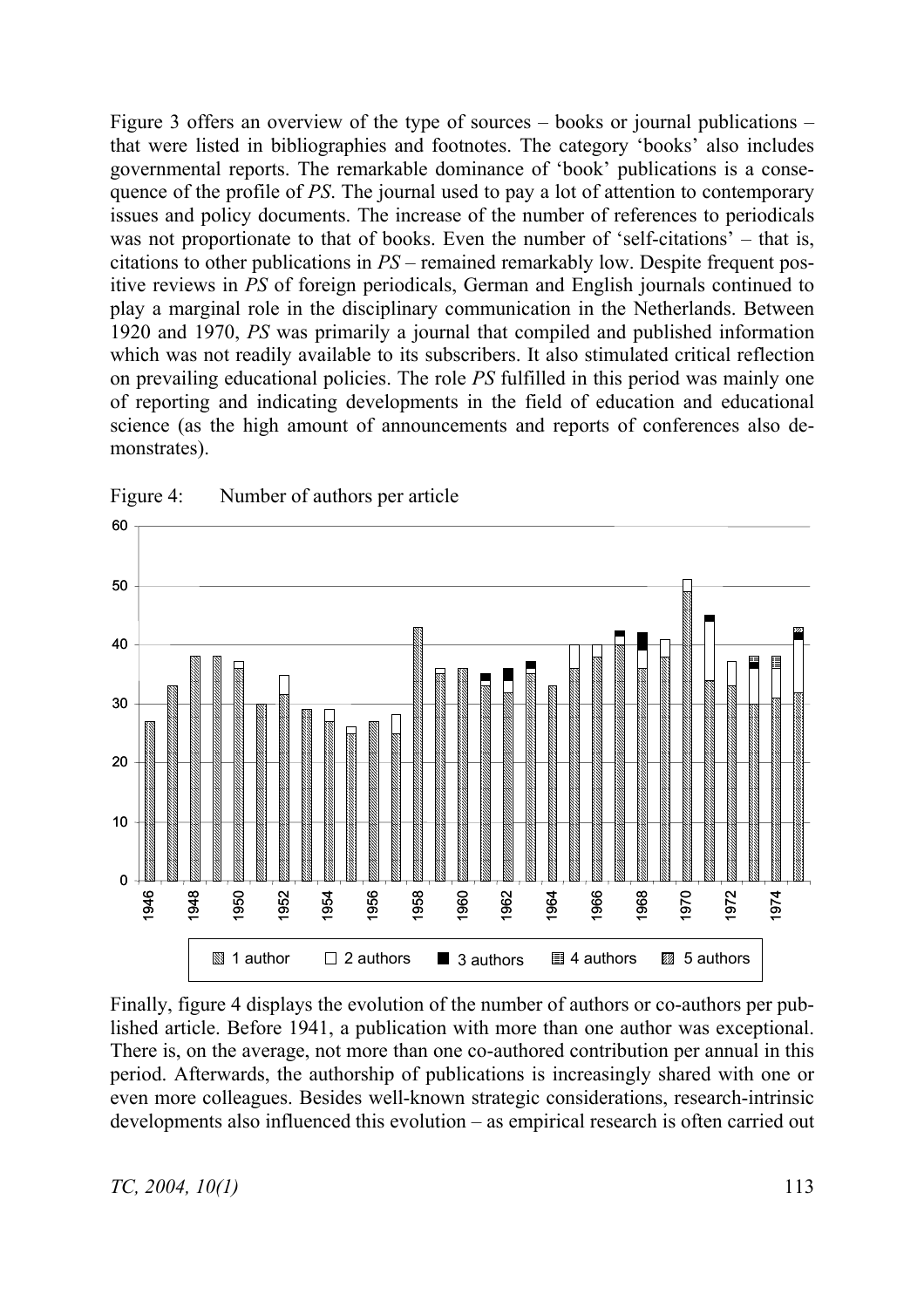in teams. This evolution is, of course, not solely a Dutch phenomenon. The similarity to authorship trends in German periodicals (especially the *Zeitschrift für Pädagogik*) is remarkable (Keiner, 2002). Compared to developments in the field of scientific psychology, however, this evolution occurred relatively late (i.e. not in the fifties but only at the end of the sixties). As indicated, the analysis of citations pointed to a somewhat similar time lag. German researchers refer to this as the 'scientific retardation' of the discipline of education (Tenorth, 1989; Keiner, 2002).

# 4 Concluding remarks

From the 19th century onwards, it makes sense to describe scientific communities as communication networks that heavily rely on specialized journals for their own generation, continuation, and reproduction. The scientific journals represent the communicative form by which, at the macro-level of the system of science, communication complexes specialized along disciplinary lines can be bound together and persist in the long run. Moreover, the scientific publication affects the way research is conducted; it interferes in the scientific 'production process'. In a kind of feedback loop, publications exercise pressure on the scientific production process, and thus contribute to the integration and identity of scientific disciplines.

In the first decades of the 20th century, the field of education in the Netherlands was dominated by the generation of its academic founding fathers. After the Second World War, it gradually became clear that the field could no longer identify itself with certain prominent figure-heads (with their idiosyncratic interests). An increasing number of researchers started to contribute to scholarly discussions. In this context, publications in educational journals came to play a prominent role in the development of disciplinary communication structures. The figures and tables presented in this article indicate how the major specialized journal in the Netherlands, *Paedagogische Studien*, has fulfilled its role in the period 1920–1970 (1975).

There is no doubt that the purposes of this journal have significantly changed in the course of this period. For a long period of time, the editorial board tried to disseminate findings of international research to researchers in the Netherlands, and to offer its readers an overview of national and international developments in education. The board was itself largely responsible for writing the articles of *PS*. This kind of informative role has gradually disappeared in the second part of the 20th century. At present, the *raison d'être* of the journal is the presentation of new research findings and new insights. Its readership now consists of *potential authors* of journal articles (who do not need a Dutch journal to learn about new, international developments in their field). It is an important indication of the fact that the history of science is characterized by a shift of the meaning of 'discipline', namely, from an imperative to preserve the truth to an interest in the novelty of an invention.<sup> $\delta$ </sup> What is communicated might be a small particle of knowledge, as long as it is a *new* particle of knowledge. A contemporary discipline, such as education, is based on the incessant production of novelties.

In the second part of the article, I have also pointed to an increase in co-authorship of articles. For *PS*, this trend began in the 1960s. The indexes of recent volumes of this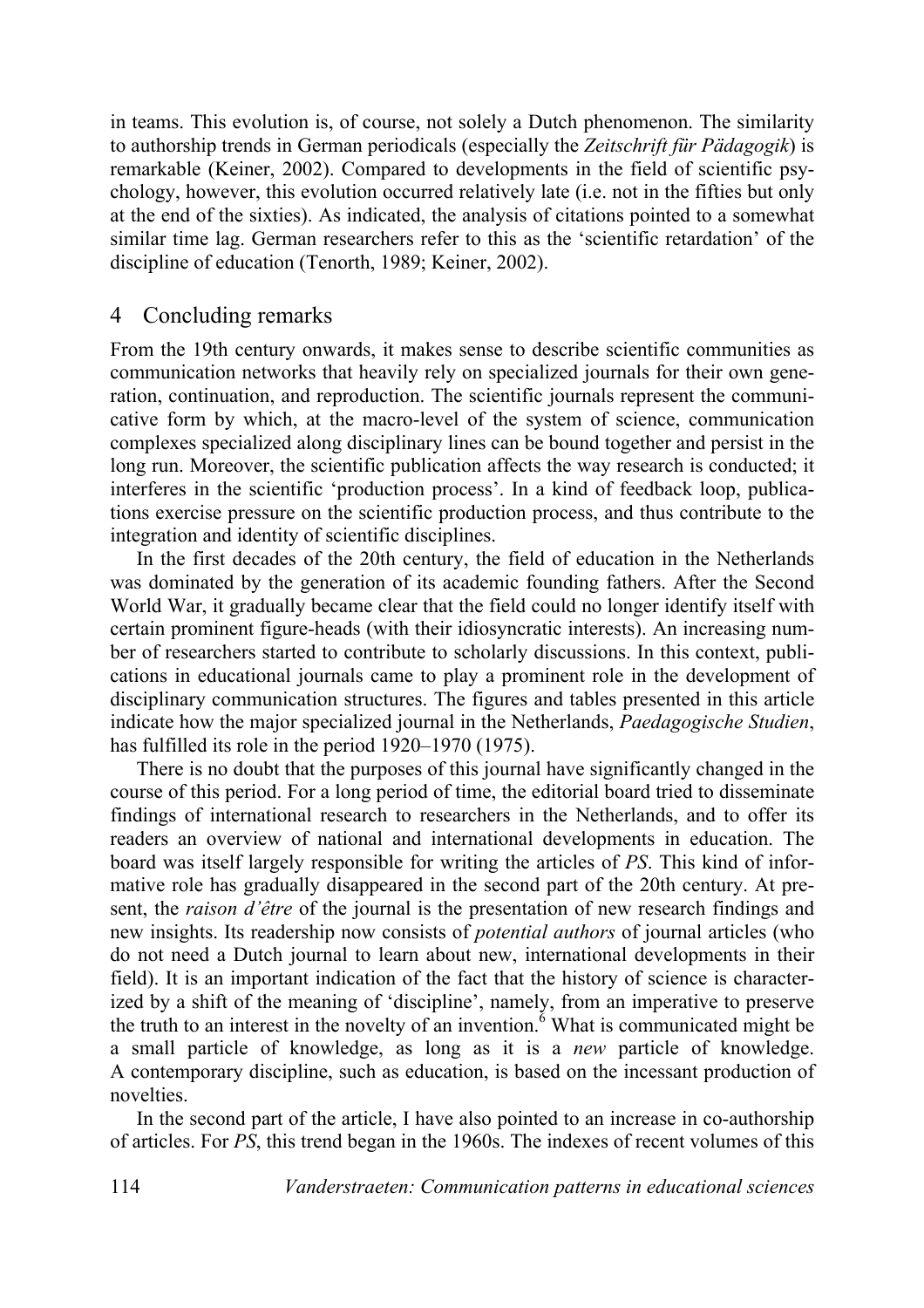journal (and of many other scholarly journals too) abundantly illustrate that this trend has become more outspoken during the last decades. Moreover, the current rise of 'virtual' journals tends to reinforce this trend. In fields such as physics, biology, mathematics, or information sciences, scholarly articles written by only one author have become highly exceptional (Zwart, 2001, pp. 26–29). The increase in co-authorship goes hand in hand with the further standardization of the methodology, terminology, and composition which are used in scholarly publications. In line with Michel Foucault (1995, pp. 789–809), we might therefore speak of the 'disappearance' and 'effacement' of the author; the 'subjectivity' of the author tends to get lost in specialized scholarly publications. Perhaps it is one of the contradictions of the postmodern society that publications in scholarly journals have in recent years at the same time become *more* important for purposes of evaluating individual researchers and research groups.

The evolutions in the field of education in the Netherlands could not have taken place without an international or global context which supported these evolutions. Already at the beginning of the 20th century, Dutch research in the field of education was confronted with an emerging global system of science (cf. Depaepe, 1993; Novoa, 2000). As the analyses of the publications and citations in *PS* reveal, the awareness of, and openness to, global developments have drastically increased in the postwar period. But the increasing global convergence should not divert our attention from the details of national or regional developments. In this perspective, I have focused on evolutions in the disciplinary communication system of the field of education in the Netherlands. (Post)modern science is not based on the achievements of extraordinary individuals but on the epistemic force of both national and global disciplinary communities. Scientific disciplines are communication systems; their analysis requires an analysis of the diverse characteristics of their communication patterns.

#### *Notes*

- 1. From the 1970s onwards, the journal has clearly evolved into a subdisciplinary journal, specializing in school psychology. But the journal was/is well aware of its leading role in the field. It has 'celebrated' its own history on several occasions (1961, pp. 273–276; 1974, no. 1; 1988, pp. 502– 513; 1998, no. 6). In fact, the journal's dominant role is still uncontested. At present, it is the only Dutch journal whose status, in the context of research assessments, is judged to be equivalent to that of the journals included in the *Social Science Citation Index*.
- 2. For the history of scientific journals, see Smith (1972), Kronick (1976), McKie (1979), Manten (1980a), Bazerman (1988), Atkinson (1999). Most of these journals evolved from the newsletters of scientific societies. For many years, journals played a secondary role in relation to books.
- 3. I acknowledge the help of Ivo van Hilvoorde in drawing together these statistical data.
- 4. Around 1900, several educational journals with scientific pretensions were founded, viz. *Nieuw Tijdschrift ter Bevordering van de Studie der Paedagogiek* [New Journal for the Advancement of the Study of Education, 1890–1908], *Oud en Nieuw* [Old and New, 1896–1902], *Nieuwe Paedagogische Bijdragen* [New Pedagogical Contributions, 1901–1906] and *Kinderstudies* [Child Studies, 1916–1922]. But these journals served as the mouthpiece of the interests prevailing in particular teacher organizations, research institutes or religious groups. Moreover, for various reasons (lack of subscriptions, lack of contributions, conflicts among board members), all of them soon disappeared. Partly due to its institutional embedding in the public universities of the Netherlands, *PS* established itself as the central disciplinary journal.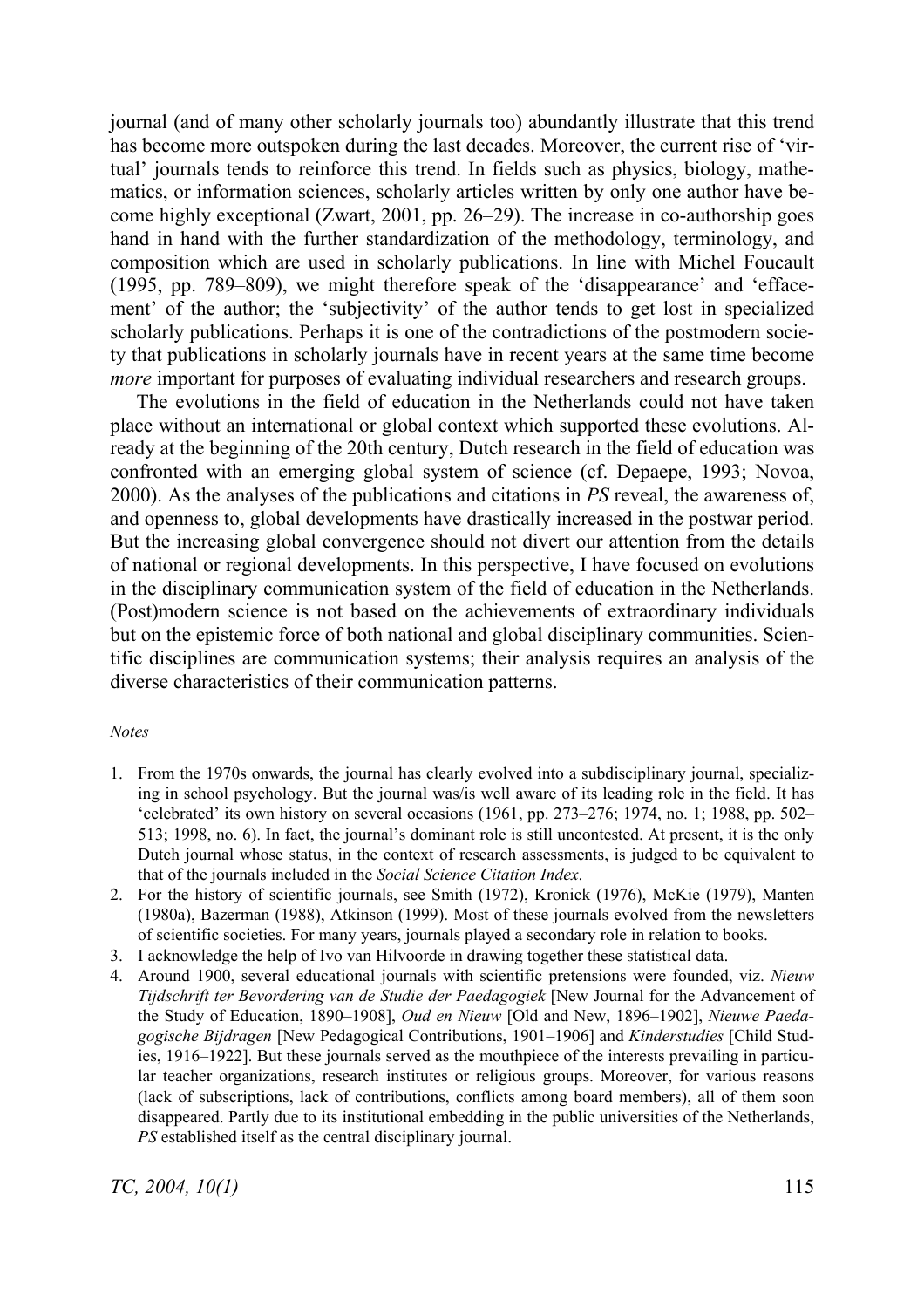- 5. These percentages decrease drastically when the period after 1970 is taken into account. On the other hand, the dominance of a small number of authors was even greater in the pre-War period. Between 1920 and 1941, three highly productive writers – Gunning (47), Diels (47) and Kohnstamm (59) – wrote 24,2% of all the articles, and the 'top  $10$ ' wrote  $41,5\%$  of the total amount. Such proportions are not unique to educational science in the Netherlands. Baumert and Roeder (1990), for example, found nearly identical ratios about the productivity of German professors in physics and in education. For a systems-theoretical view on the expansion of higher education, see Vanderstraeten (2000, 2004).
- 6. The term 'discipline' is derived from the Latin *discere* (learning); *disciplina* has long been used as a term for the ordering of knowledge for the purposes of instruction in schools and universities. The term *disciplina* also included implications such as admonition, correction and even punishment for mistakes (Foucault, 1984). In the early modern developments, the archival function of disciplines still dominated (Rorty, 1979, pp. 131–139; Stichweh, 2001). The discipline was a place where one deposited knowledge after having found it out, but it was not an active system for the production of knowledge. It is only in the course of the 19th and 20th century that the disciplinary structures acquire a much more determining role in the system of science.

#### *Bibliography*

Abbott, A. (1999). *Department & discipline.* Chicago: University of Chicago Press.

Abbott, A. (2001). *Chaos of disciplines.* Chicago: University of Chicago Press.

- Atkinson, D. (1999). *Scientific discourse in sociohistorical context. The philosophical transactions of the Royal Society of London, 1675–1975.* Mahwah: Lawrence Erlbaum Associates.
- Baumert, J. & Roeder, P. M. (1990). Forschungsproduktivität und ihre institutionellen Bedingungen Alltag erziehungswissenschaftlicher Forschung. *Zeitschrift für Pädagogik*, *36*, 73–97.
- Bazerman, C. (1988). *Shaping written knowledge. The genre and activity of the experimental article in science.* Madison: University of Wisconsin Press.
- Bloom, B. S. et al. (1956–1964). *Taxonomy of educational objectives.* New York: MacKay.
- Dehue, T. (1995). *Changing the rules. Psychology in the Netherlands, 1900–1985.* Cambridge: Cambridge University Press.
- Depaepe, M. (1993). *Zum Wohl des Kindes? Pädologie, pädagogische Psychologie und experimentelle Pädagogik in Europa und den USA, 1890–1940.* Weinheim: Deutscher Studien Verlag.
- Depaepe, M. & Bakker, N. (1998). Een gemeenschappelijke studeerkamer: 75 jaar Pedagogische Studiën. *Pedagogische Studiën*, *75*, 9–47.
- De Solla Price, D. J. (1963). *Little science, big science.* New York: Columbia University Press.
- Foucault, M. (1984). *Surveiller et punir: Naissance de la prison.* Paris: Gallimard.
- Foucault, M. (1995). Qu'est-ce qu'un auteur? In *Dits et Ecrits I.* Paris: Gallimard.
- Garfield, E. (1985). *The awards of science and other essays.* Philadelphia: ISI Press.
- Gieryn, T. F. (1999). *Cultural boundaries of science. Credibility on the line.* Chicago: University of Chicago Press.
- Hammermesh, D. S. (1994). Facts and myths about refereeing. *Journal of Economic Perspectives*, *8*, 153–163.
- Hirschauer, S. (2004). Peer Review Verfahren auf dem Prüfstand. *Zeitschrift für Soziologie*, *33*, 62– 83.
- Horn, K.-P. (2003). *Erziehungswissenschaft in Deutschland im 20. Jahrhundert.* Bad Heilbrunn: Klinkhardt.
- Jonker, A. E. M. (1988). Pedagogische Studiën 1920–1970. *Pedagogische Studiën*, *65*, 502–513.
- Keiner, E. (1999). *Erziehungswissenschaft 1947–1990: Eine empirische und vergleichende Untersuchung zur kommunikativen Praxis einer Disziplin.* Weinheim: Deutscher Studien Verlag.
- Keiner, E. (2002). Education between academic discipline and profession in Germany after World War II. *European Educational Research Journal*, *1*, 83–98.